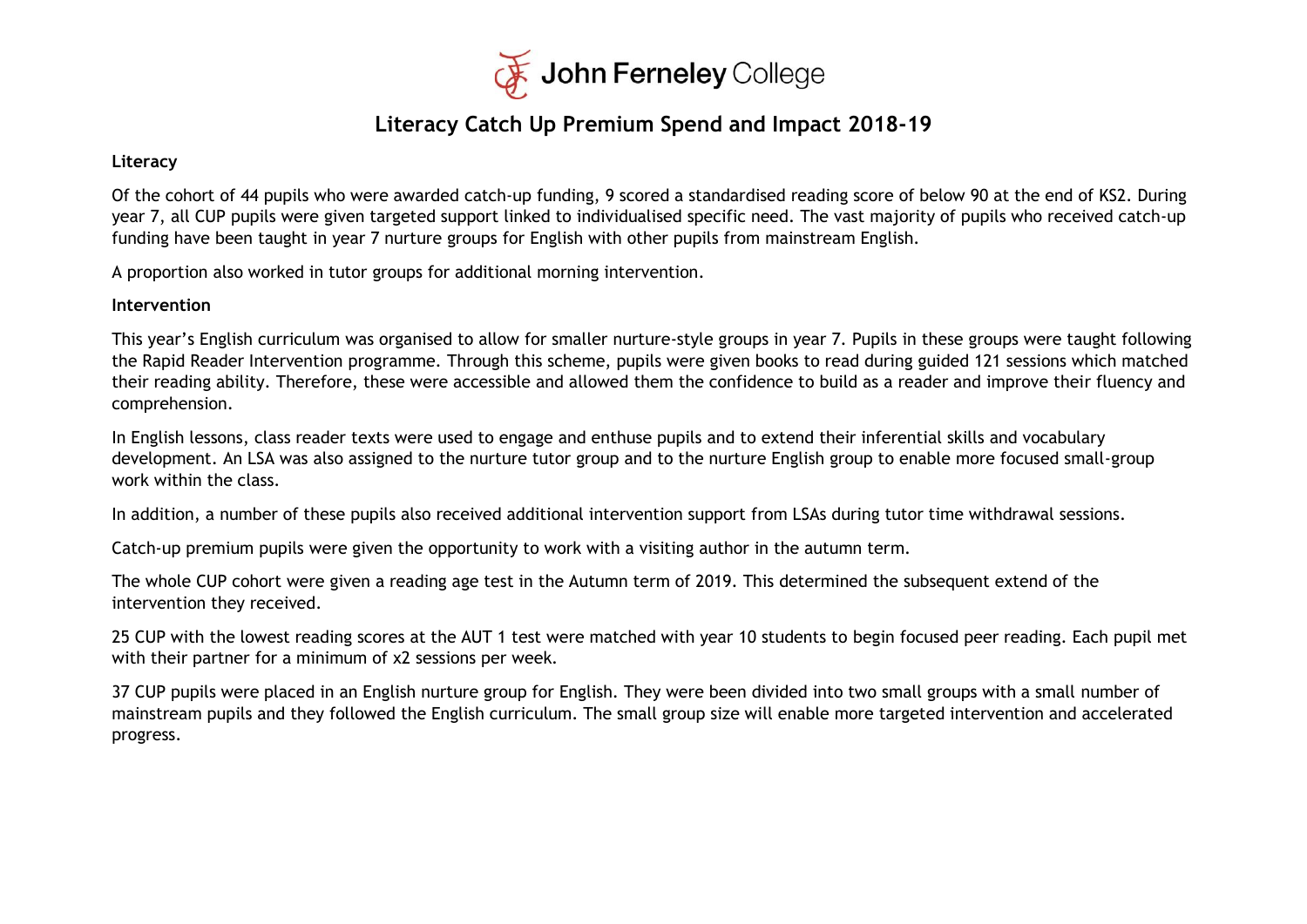

| <b>Surname</b> | Forename       | <b>FFT</b> Estimates<br>FFT Eng Lang<br>2018       | FFT Eng Lit FFT<br>Estimates 2018         | Form Teacher   | Score Reading<br>KS2 Scaled | Attendance<br><b>Figure</b> | Reading Test<br><b>Baseline</b>   | Literacy                         | <b>Teacher</b> | Autumn term   | Spring Term        | <b>Book Level</b>  | Book Title                           | LSA & Day              | Spelling age | <b>SEN Status</b>       | Looked After | 뙃 | Disadvantaged<br>2018/19 | Attainment<br>Prior      |
|----------------|----------------|----------------------------------------------------|-------------------------------------------|----------------|-----------------------------|-----------------------------|-----------------------------------|----------------------------------|----------------|---------------|--------------------|--------------------|--------------------------------------|------------------------|--------------|-------------------------|--------------|---|--------------------------|--------------------------|
|                |                | $\overline{\mathbf{4}}$                            | $\overline{\mathbf{4}}$                   | <b>RMN</b>     | 98                          |                             |                                   | Literacy                         | 7JD            | 10.11         |                    |                    |                                      |                        |              | 9N                      |              | N |                          | LPA                      |
|                |                | $\overline{4}$                                     | 5                                         | ĄΒ             | 98                          |                             |                                   | Literacy                         | 7FD            | 10.7          |                    |                    |                                      |                        | 8.4          |                         |              | N |                          | <b>MPA</b>               |
|                | з              | $\overline{\mathbf{4}}$                            | 5                                         | <b>SH</b>      | 99                          | 91                          | 2 <sub>b</sub>                    | Literacy                         |                | 7.6           | 10.7               | Stage 5 Se         | Joker                                | DJ Weds                |              |                         |              | N |                          | LPA                      |
|                | $\overline{4}$ | 5                                                  | 6                                         | <b>RMN</b>     | 98                          | 98                          | 3a                                | Literacy                         | 7JD            | 9.11          | 12.3               | Stage 9            | The How ling                         | <b>DJ</b> Thurs        | 16           | N                       |              | N |                          | <b>MPA</b>               |
|                |                | $\overline{\mathbf{4}}$                            | $\overline{\mathbf{4}}$                   | ASH            | 99                          |                             |                                   | Literacy                         |                | 11.8          |                    |                    |                                      |                        |              | N                       |              | N |                          | LPA                      |
|                | 6              | 5                                                  | 6                                         | AΒ             | 98                          | 95                          | 3a                                | Literacy                         | 7FD            | 8.2           | 12.9               | Stage 6 Set        | The Hacker                           | VT - Tues              | 10           | IN.                     |              |   | Ŷ                        | <b>MPA</b>               |
|                |                | $\overline{\mathbf{4}}$                            | 5                                         | JТ             | 96                          | 96                          | $\overline{\mathbf{2}}\mathbf{a}$ | Literacy                         | 7FD            | 8.10.         | 11.8               | Stage 7            | Star for a Da <mark>lWS Thurs</mark> |                        | 9.8          | $\overline{\mathsf{k}}$ |              | N |                          | LPA                      |
|                | 8              | $\overline{\mathbf{4}}$                            | 5                                         | ÄΒ             | 95                          |                             |                                   | Literacy                         | 7FD            | 12.9          |                    |                    |                                      |                        | 13.8         | $\overline{\mathsf{N}}$ |              | N | Ý                        | <b>LPA</b>               |
|                |                | $\overline{4}$                                     | 5                                         | ĄΒ             | 88                          | 95                          | 2a<br>2a                          | Literacy                         | 7FD            | 6.7           | 6.5                | <b>Stage 3 Set</b> | <b>Threat</b>                        | <b>TS - Thurs</b>      | 7.4          | $\mathsf{K}$            |              |   |                          | LPA                      |
|                | 10             | $\overline{\mathbf{4}}$<br>$\overline{\mathbf{4}}$ | $\overline{5}$<br>$\overline{\mathbf{4}}$ | <b>HMR</b>     | 98<br>88                    | 99                          | 2a                                | Literacy                         | 7FD<br>7FD     | 9.3           |                    | Stage 8            | The Girl in th <mark>e Lake</mark>   |                        |              | N                       |              | N |                          | LPA                      |
|                | 11             | 3                                                  | $\overline{4}$                            | SH             | 95                          | 99<br>98                    | 3b                                | Literac <sub>)</sub><br>Literacy | 7JD            | 5.6           |                    | Stage 3 Set        | <b>Threat</b>                        | <b>TS - Tues</b>       | 9.8          | Е                       |              | N | Y<br>Ý                   | <b>LPA</b>               |
|                | 12             | $\overline{\mathbf{4}}$                            | $\overline{\mathbf{4}}$                   | KΡ<br>AB       | 93                          | 98                          | 3a                                | Literacy                         | 7FD            | 6.2           | 11.8               | Stage 3 Set        | <b>Threat</b>                        | TS - Tues              | 8.8          | $\mathsf{K}$            |              |   |                          | <b>LPA</b>               |
|                | 13<br>14       | 5                                                  | $\overline{\mathbf{5}}$                   | AB             | 98                          |                             |                                   | Literacy                         |                | 7.10.<br>10.3 | 6.5                | Stage 5 Set        | Revenge                              | <b>WS Tues</b>         | 9.8          | IN.<br>N                |              | N |                          | <b>LPA</b><br><b>LPA</b> |
|                | 15             | 6                                                  | 6                                         | AA             | 98                          |                             |                                   | Literacy                         | 7JD            | 10.11         |                    |                    |                                      |                        | 14           | $\overline{N}$          |              | N |                          | <b>MPA</b>               |
|                | 16             | $\overline{3}$                                     | $\overline{4}$                            |                | 86                          |                             | 95 3b                             | Literacy                         | 7JD            | 6.7           | 7.2                | Stage 3 Set        | <b>Threat</b>                        | <b>TS - Thurs</b>      | 13.8         | $\kappa$                |              |   |                          | LPA                      |
|                | 17             | 6                                                  | 6                                         | <b>RMN</b>     | 98                          |                             |                                   | Literacy                         |                | x             |                    |                    |                                      |                        | 14           | $\overline{\mathsf{N}}$ |              | N |                          | <b>MPA</b>               |
|                | 18             | 5                                                  | $\overline{5}$                            | JТ             | 93                          | 97                          | 4 <sub>c</sub>                    | Literacy                         | 7FD            | 9.7           | 12.9               | Stage 9            | The How ling <mark>DJ Thurs</mark>   |                        | 14           | $\overline{N}$          |              |   |                          | <b>LPA</b>               |
|                | 19             | 3                                                  | 3                                         |                | $\mathbb N$                 | 92.1                        | 1 <sub>b</sub>                    | Literacy                         | 7JD            | 8.2           | $\mathbf{7}$       | Stage 6 Set        | <b>The Hacker</b>                    | <mark>VT - Tues</mark> | 6.8          | $\mathsf K$             |              | N |                          | <b>LPA</b>               |
|                | 20             | $\overline{4}$                                     | $\overline{\mathbf{4}}$                   | <b>DP</b>      | 88                          | 95                          | 3 <sub>b</sub>                    | Literacy                         | 7JD            | 8.6           | 7.1                | Stage 7            | Star for a Da <mark>WS Thurs</mark>  |                        | 7.4          | N                       |              | N | Y                        | <b>LPA</b>               |
|                | 21             | $\overline{4}$                                     | 5                                         | <b>RMN</b>     | 92                          | 86                          | 3a                                | Literacy                         |                | 9.11          | 9.11               | Stage 9            | The How ling                         | <b>DJ Thurs</b>        | 9.8          | IN                      |              | N |                          | <b>LPA</b>               |
|                | 22             | $\overline{4}$                                     | $\overline{4}$                            | <b>HMR</b>     | 96                          | 94                          | 3b                                | Literacy                         | 7FD            | 8.2           | 10.3               | Stage 6 Set        | <b>The Hacker</b>                    | <mark>VT - Tues</mark> | 9.4          | N                       |              | N | Y                        | <b>LPA</b>               |
|                | 23             | 5                                                  | 5                                         | ASH            | 93                          | 89                          | 2 <sub>b</sub>                    | Literacy                         | 7FD            | 8.10.         | 10.11              | Stage 7            | Star for a Da <mark>WS Thurs</mark>  |                        |              | 9K                      |              | N | Ÿ                        | <b>LPA</b>               |
|                | 24             | 5                                                  | 6                                         | <b>RMN</b>     | 96                          |                             |                                   | Literacy                         | 7JD            | 10.11         |                    |                    |                                      |                        |              | 8N                      |              |   |                          | <b>MPA</b>               |
|                | 25             | $\overline{\mathbf{4}}$                            | 5                                         | ÄВ             | 97                          |                             |                                   | Literacy                         | 7JD            | 10.7          |                    |                    |                                      |                        | 9.1          | IN.                     |              |   |                          | <b>MPA</b>               |
|                | 26             | $\overline{\mathbf{4}}$                            | $\overline{4}$                            | ASH            | 80                          | 97                          | 2a                                | <b>Literacy</b>                  | 7FD            | 6.5           | 7.6                | Stage 3 Set        | Threat                               | <mark>TS - Weds</mark> | 8.8          | ΙK                      |              | N |                          | LPA                      |
|                | 27             | 5                                                  | 5                                         | JТ             | 96                          | 90                          |                                   | Literacy                         | 7FD            | 9.11          | 7.1                | Stage 9            | The How ling                         | <b>DJ Thurs</b>        |              | 9K                      |              | N |                          | <b>MPA</b>               |
|                | 28             | 6                                                  | 6                                         | <b>KP</b>      | 99                          |                             |                                   | Literacy                         | 7JD            | 11.4          |                    |                    |                                      |                        | 16           | IN                      |              | N |                          | <b>MPA</b>               |
|                | 29             | $\overline{\mathbf{4}}$                            | $\overline{\mathbf{4}}$                   | ASH            | 93                          | 97                          | 2a                                | Literacy                         | 7FD            | 7.10.         | 9.                 | Stage 5 Set        | Revenge                              | <mark>WS Tues</mark>   | 8.8          | $\overline{\mathsf{K}}$ |              |   |                          | LPA                      |
|                | 30             | 5                                                  | 5                                         | JТ             | 98                          |                             |                                   | Literacy                         |                | 15            |                    |                    |                                      |                        |              | N                       |              |   |                          | <b>MPA</b>               |
|                | 31             | $\overline{\mathbf{4}}$                            | $\overline{5}$                            | M <sub>R</sub> | 89                          | 97                          | 2 <sub>b</sub>                    | Literacy                         | 7FD            | 6.7           | 7.1                | Stage 3 Se         | Threat                               | <b>TS - Tues</b>       | 10           | IN.                     |              | N |                          | <b>LPA</b>               |
|                | 32             | $\overline{4}$                                     | $\overline{4}$                            | ЛT             | 93                          | 97                          | 2 <sub>b</sub>                    | <b>Literacy</b>                  | 7FD            | 8.10          | 8.6                | Stage 7            | Star for a Da <mark>WS Thurs</mark>  |                        | 11.4         | K                       |              |   |                          | <b>LPA</b>               |
|                | 33             | $\overline{\mathbf{4}}$                            | 5                                         | ĄΒ             | 95                          |                             |                                   | Literacy                         |                | 12.9          |                    |                    |                                      |                        |              | N                       |              | N |                          | <b>LPA</b>               |
|                | 34             | $\overline{\mathbf{4}}$                            | 5                                         | AA             | 97                          | 96                          | 2 <sub>b</sub>                    | Literacy                         | 7JD            | 6.2           | 9.3                | <b>Stage 3 Set</b> | <b>Threat</b>                        | TS - Weds              | 7.4          | <b>N</b>                |              | N |                          | <b>MPA</b>               |
|                | 35             | $\overline{4}$                                     | $\overline{4}$                            | <b>HMR</b>     | 90                          | 97                          | $\overline{\mathbf{2}}\mathbf{a}$ | Literacy                         | 7FD            | 8.2           | 11.4               | <b>Stage 6 Set</b> | The Hacker                           | <b>VT - Tues</b>       | 10.4         | $\mathsf{K}$            |              |   |                          | <b>LPA</b>               |
|                | 36             | 3                                                  | $\overline{4}$                            | <b>RMN</b>     | 82                          | 81                          |                                   | Literacy                         | 7JD            | below 5.6     | below <sub>5</sub> | Stage 3 Set        | Threat                               | TS - Weds              | 6.8          | $\mathsf{k}$            |              | N |                          | <b>LPA</b>               |
|                | 37             | 3                                                  | $\overline{\mathbf{4}}$                   | AA             | 94                          | 98                          | 1 <sub>b</sub>                    | Literacy                         | 7JD            | 6.7           | 7.1                | Stage 3 Set        | <b>Threat</b>                        | <b>TS - Weds</b>       | 6.8          | $\mathsf K$             |              |   | Ý                        | <b>LPA</b>               |
|                | 38             | 5                                                  | 5                                         | <b>SH</b>      | $\overline{97}$             | 82                          | 2a                                | Literacy                         | 7FD            | 8.2           | 9.7                | <b>Stage 6 Set</b> | <b>The Hacker</b>                    | VT - Weds              | 10.4         | N                       |              | N | Y                        | <b>MPA</b>               |
|                | 39             | 3                                                  | $\overline{4}$                            | SH             | 83                          | 95                          | 3 <sub>b</sub>                    | Literacy                         | 7JD            | 7.2           | 7.6                | Stage 4 Set        | Dare                                 | <b>DJ Tues</b>         | 7.4          | $\mathsf{K}$            |              | N | Ÿ                        | <b>LPA</b>               |
|                | 40             | 3                                                  | $\overline{4}$                            | AA             | 90                          | 99                          | 2a                                | Literacy                         | 7JD            | 8.2           | 7.1                | Stage 6 Set        | <b>The Hacker</b>                    | VT - Weds              | 10.4         | $\mathsf{K}$            |              | N |                          | <b>LPA</b>               |
|                | 41             | $\overline{\mathbf{4}}$                            | $\overline{5}$                            | JТ             | 99                          | 98                          | 1 <sub>b</sub>                    | Literacy                         |                | 8.10.         | 10.7               | Stage 7            | Star for a Da                        | <b>WS Thurs</b>        |              | N                       |              | N |                          | <b>MPA</b>               |
|                | 42             | 3                                                  | $\overline{4}$                            |                | 80                          | 94                          | 2 <sub>b</sub>                    | Literacy                         | 7JD            | 6.7           | 8.2                | Stage 3 Set        | <b>Threat</b>                        | <b>TS - Thurs</b>      | 9.8          | E                       |              | N |                          | <b>LPA</b>               |
|                | 43             | $\overline{4}$                                     | 5                                         | <b>SH</b>      | 94                          | 92                          | 2 <sub>b</sub>                    | Literacy                         | 7JD            | 7.2           | 9.11               | Stage 4 Set        | Dare                                 | <b>DJ Tues</b>         |              | 8K                      |              | N |                          | <b>LPA</b>               |
|                | 44             | 5                                                  | 6                                         | <b>ASH</b>     | 98                          | 98                          | 3a                                | Literacy                         | 7FD            | 8.1           |                    | 13.3 Stage 6 Set   | The Hacker                           | VT - Weds              |              | N                       |              | N |                          | <b>MPA</b>               |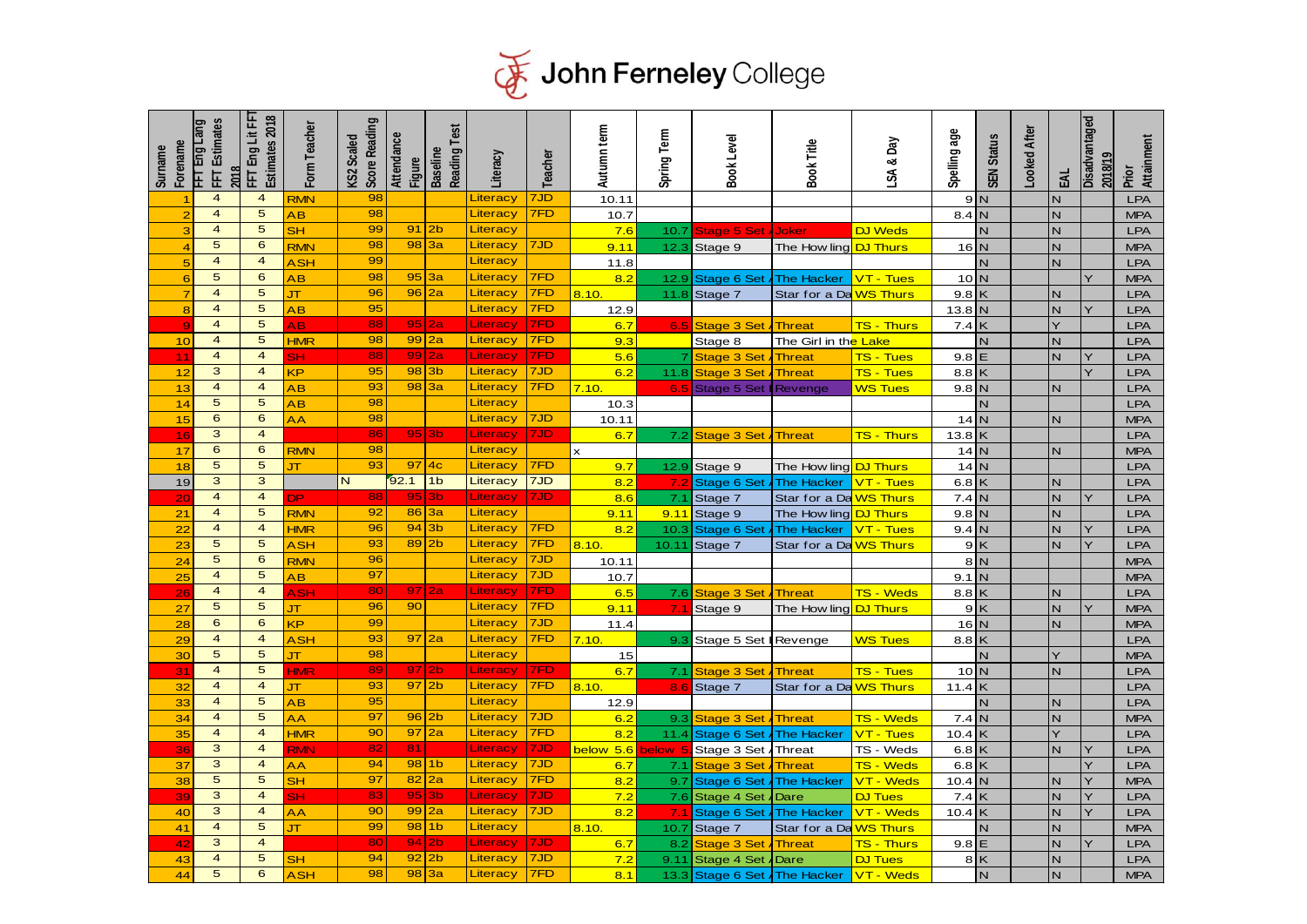

**Impact**

#### **Data Analysis**

- 44 CUP students (19 girls and 25 boys)
- 27.3% reading age over 10 years
- 32 students (72.7%) achieved a reading age of below 10 in first reading test (Autumn 1) (13 girls (29.5%) and 19 boys 43.2%)
- 7 boys failed to make progress in second reading test. Retested again at the end of the summer term after extra intervention: 2 made progress from first reading test, 1 non attender therefore couldn't be retested, 4 lowered their reading ages quite significantly:
- Student I (93ss): 7.10, 6.5 and 6.10. 98% attendance lack of effort/commitment (LPA) Student L: 8.2, 7.1 and 6.10 92.1% attendance – nurture group for English (LPA) Student U (93ss): 8.10, 8.6 and 6.1 97% attendance (LPA) Student AA (90ss) : 8.2, 7.1, 6.10 99% attendance – disadvantaged (LPA)

7 students (21.9%) made more than 3 years progress between start and finish date 11 students (34.4%) improved reading age by 2 years between start and finish date

14 disadvantaged students overall. 13 initially had a reading age of below 10. 11 improved their reading age overall.

25/32 LPA 7/32 MPA

#### **Summary**

The use of the Rapid Reader Programme has had a clear impact upon pupil progress. The books offered appropriate levels of support for the pupils with age-appropriate material, pitched to engagement their interest. This resulted in improved reading scores at each assessment point.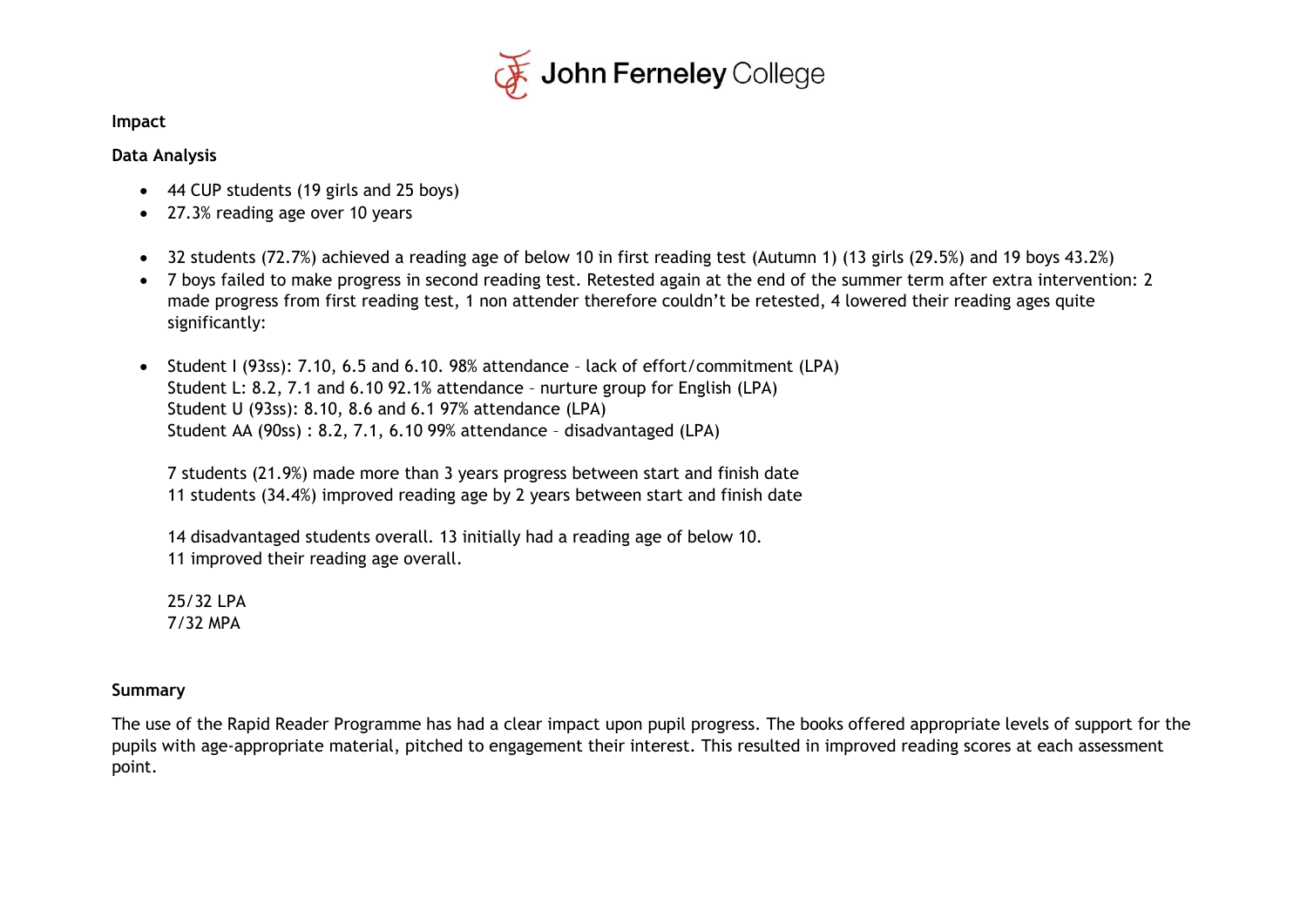

Of those who have not made sufficient progress, attendance had been an issue. One recommendation for next year would be to improve parental engagement and information about the CUP intervention plans to encourage buy-in and support.

#### **Review to inform next cohort for 2019-20**

We have a cohort of x60 CUP pupils for 2019-20.

For the academic year 2019-20, all year 7 pupils, including the CUP cohort, will be taught their English lessons in mixed ability groups. CPD will be provided for English staff to ensure that all pupils make maximum progress.

This academic year, there will also be greater focus on parental engagement with the following to be implemented:

-initial letter outlining CUP focus and support offered

-parental information evening (or during year 7 parents evening) to offer further information and guidance on how to support further

During the academic year 2019-20, there will be more rigor in terms of liaison between intervention strategies/ personnel and English teachers to ensure that the plans put in place are revised and amended at key points in the year e.g. following tracking etc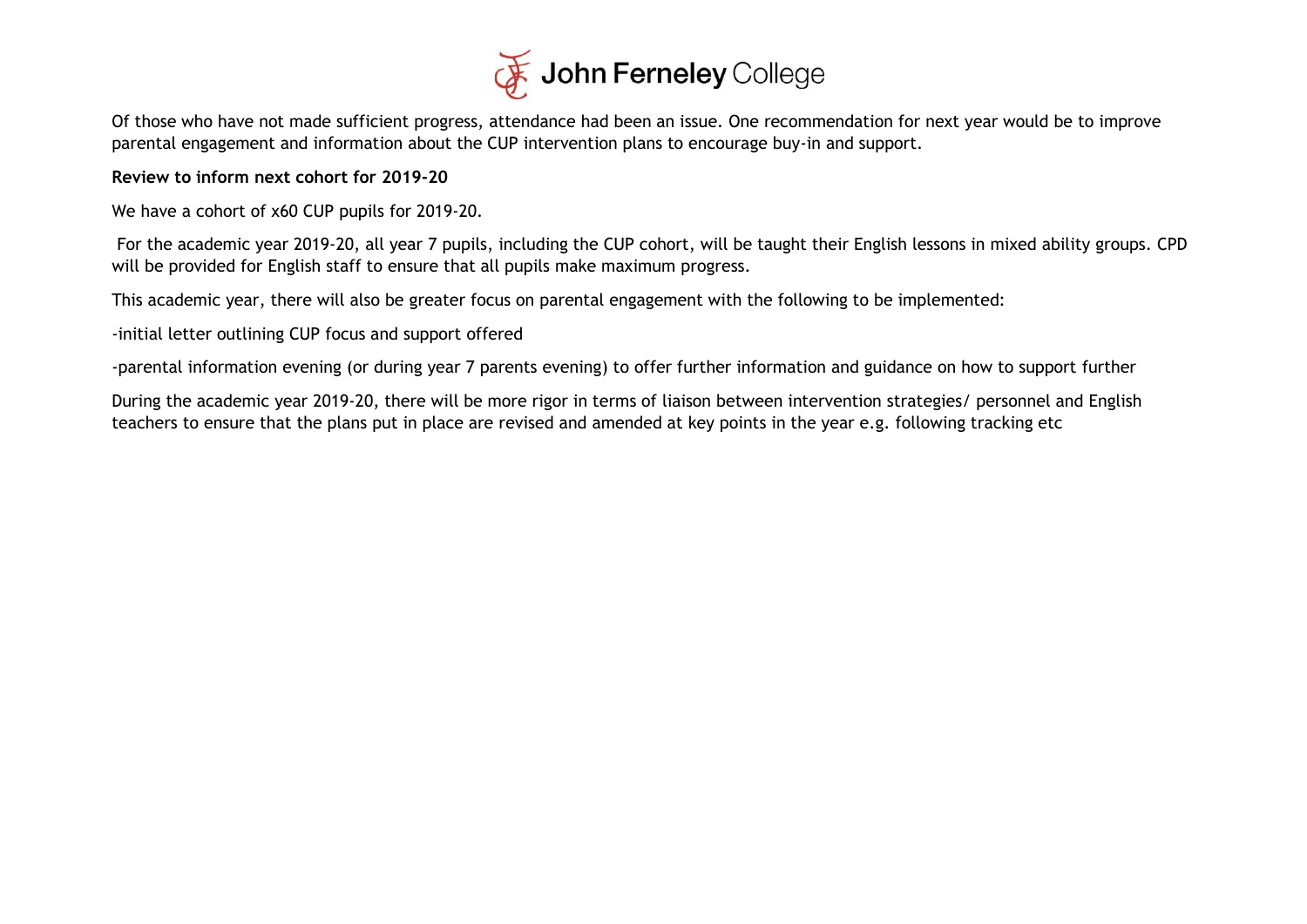

## **Literacy Catch-Up Premium Plan 2019/20**

| <b>Action</b>                                                                                                                                                   | Who                      | Monitoring       | <b>Timescale</b>                                                             | Cost    | Intended Impact                                                                                                                                                            |
|-----------------------------------------------------------------------------------------------------------------------------------------------------------------|--------------------------|------------------|------------------------------------------------------------------------------|---------|----------------------------------------------------------------------------------------------------------------------------------------------------------------------------|
| <b>English Mixed ability teaching:</b><br>CUP pupils working with mixed ability<br>students in English lessons                                                  | RK/SH/HP/NG              | EP?              | Whole academic<br>year                                                       | No cost | Pupils to make accelerated progress<br>in order to make expected progress<br>during year 7 enabling them to<br>access the wider English curriculum                         |
| LSA support during tutor time:<br>$\triangleright$ The CUP cohort are divided into<br>smaller groups<br>X5 LSA working with 1/2 key pupils for<br>reading focus | Literacy LSAs            | EP?              |                                                                              | £5000   | Targeted English work specifically<br>to enable pupils to access the wider<br>English curriculum. 1-2-1 and small<br>group work allows for close<br>monitoring of progress |
| <b>Additional Literacy Resources:</b><br>> Additional Literacy lesson -<br>Rapid Reader Programme<br>Possibility of Reading Rampage<br>(TBC)                    | <b>BK</b>                | EP?<br><b>NT</b> |                                                                              | £2000   | Age-appropriate resources suited to<br>ability and levels of interest to<br>sustain progress                                                                               |
| <b>Nurture Tutor Groups:</b><br>DL has a small tutor group - all<br>➤<br>boys for targeted SMSC and<br>English-based support                                    | DL and CH for<br>support | EP?              |                                                                              | £3500   | CUP pupils to make accelerated<br>progress                                                                                                                                 |
| <b>Peer Reading:</b><br>$\triangleright$ To be launched in Autumn term<br>2019                                                                                  | DL?                      | EP?              | To commence<br>Autumn 2019<br>with Duke of<br>Edinburgh pupils<br>to support | No cost | To develop reading fluency and<br>enhance their wider understanding<br>of texts<br>To develop social skills, resilience<br>and coping strategies                           |

*2019/20 number of literacy catch-up students = 60 2019/20 total funding = £10572*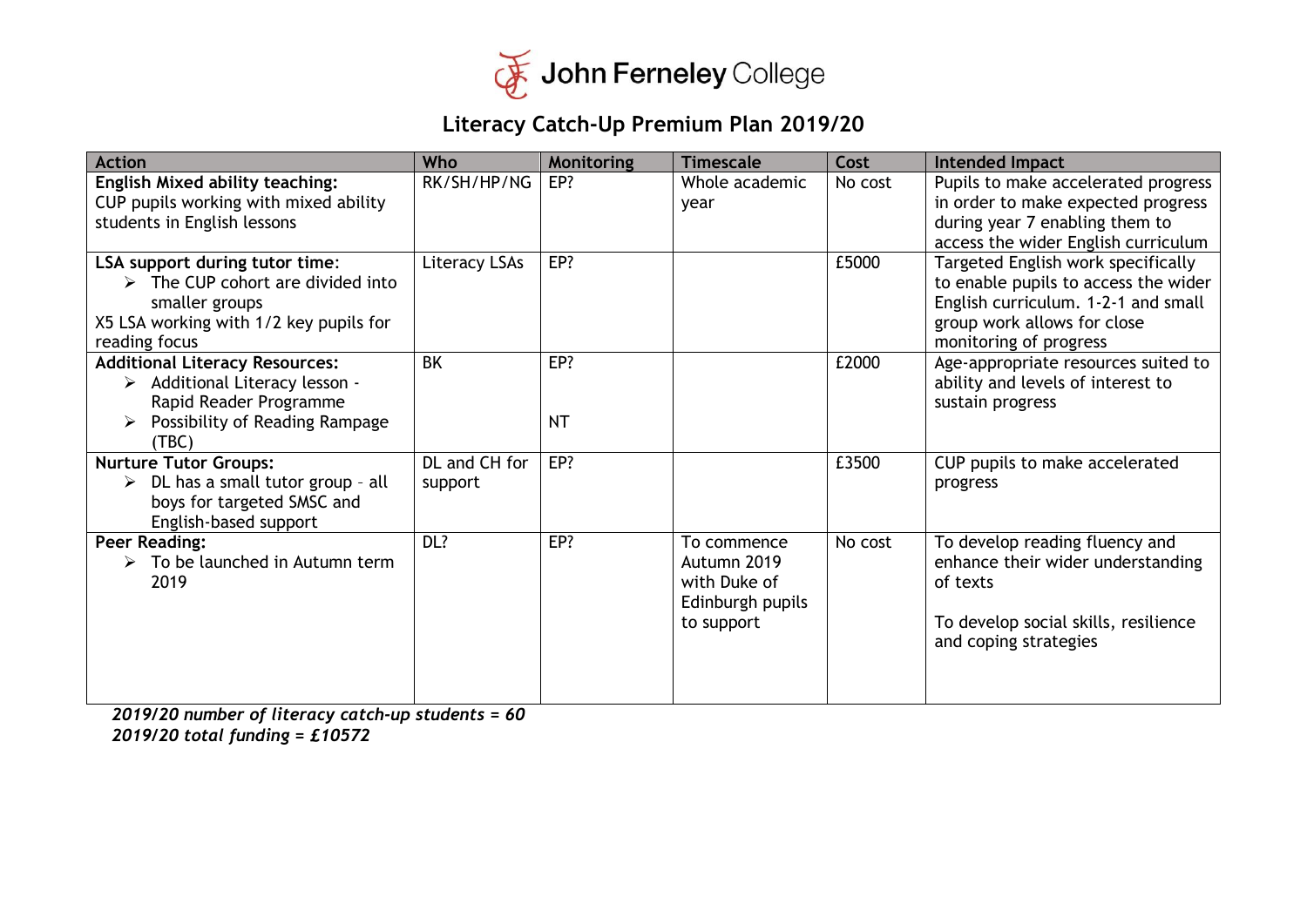

### **Numeracy Catch Up Premium Spend and Impact 2018-19**

#### **Numeracy**

35 students from the 2018-19 cohort were awarded catch-up premium funding. These are students who achieved a score of 55% or less in their KS2 Maths SAT exam. Of these 35 students 10 achieved a score of 25% or less in their KS2 Maths SAT exam.

The students at the start of the year were spread between 3 Maths classes according to ability, during the year 3 CUP students moved up a group due to hard work and progress.

#### **Intervention**

During year 7, all CUP pupils were given targeted numeracy support during tutor time based on multiplication tables and understanding and telling the time. Students that had been identified as needing extra support received 1:1 from an LSA. Records and assessments were kept ensuring progress was made.

11 of the students who received catch-up funding in year 7 had 1 lesson a week in a nurture/numeracy group where the scheme of work focus was on the basic number skills in Maths.

10 of the students who received catch-up funding in year 7 were in a nurture tutor group where they received extra support from their tutor and an LSA with their number work. Once a week JFC Prefects joined the tutor group and were paired up with a student to give additional support with the students 4 operation skills.

#### **Impact**

#### **Data Analysis**

- 35 CUP students (15 girls and 20 boys)
- 12/35 pupil premium students
- 3/35 EHP students
- 16/35 K code students
- 10/35 students with less than 95% attendance
- $30/35$  IPA
- $\bullet$  5/35 MPA
- 1/35 students is predicted to be on target for their aspirational GCSE grade
- 22/35 students are predicted to be 1 grade away from their aspirational year 11 GCSE grade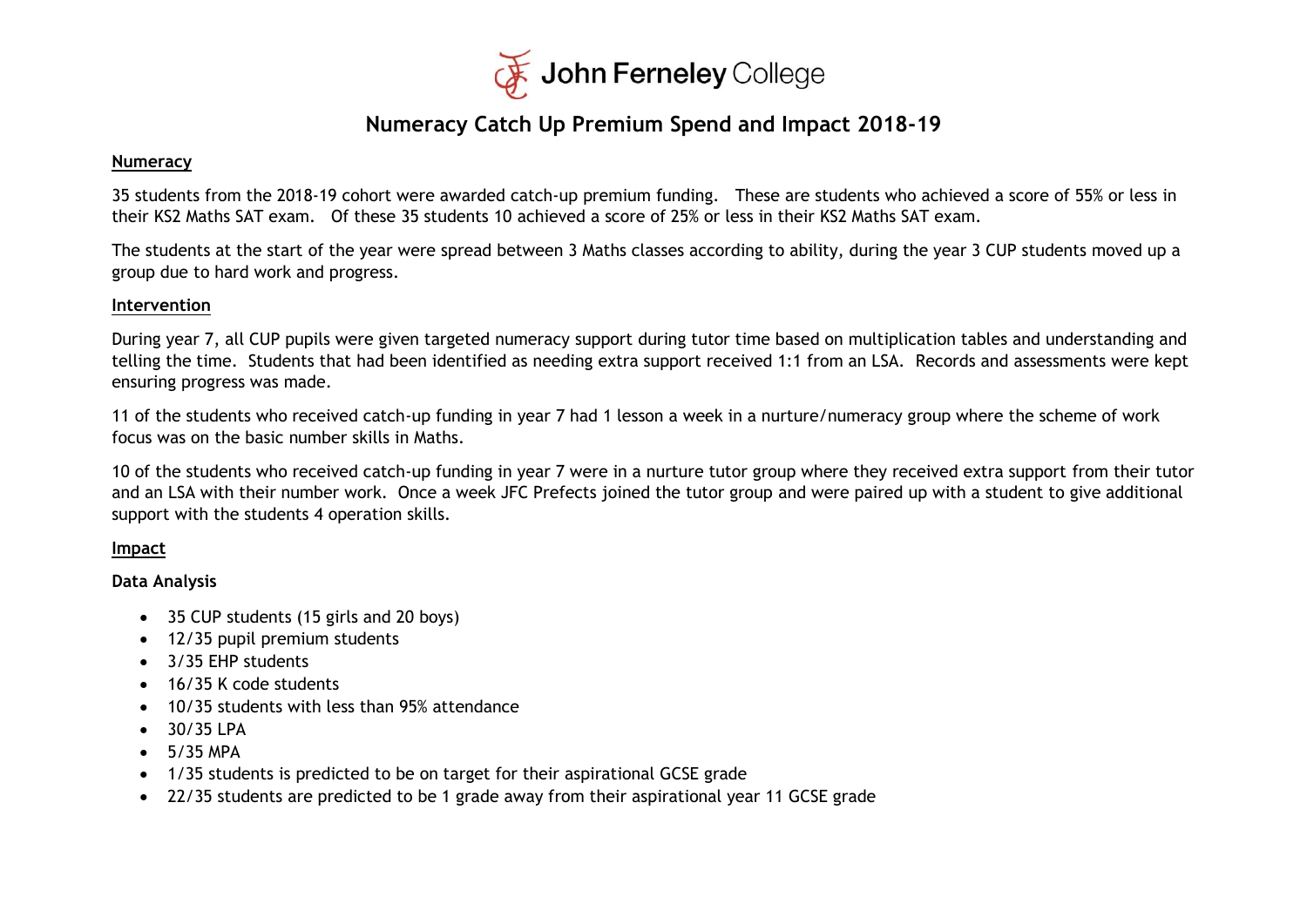

- 9/35 students are predicted to be 2 grades away from their aspirational year 11 GCSE grade
- 2/35 students are predicted to be 3 grades away from their aspirational year 11 GCSE grade
- 1/35 students were on 48% attendance and did not attend mainstream classes, so a grade was unavailable

**Year 7 2018-19**

| <b>Name</b>                  | Score<br>Maths<br>Scaled<br>KS <sub>2</sub> | Score<br>Reading<br>Scaled<br>KS <sub>2</sub> | Gender         | Reg Group | $\mathsf{g}$<br>ட | <b>Status</b><br><b>N3S</b> | % Attendance | 운 | <b>Prior Attainment</b> |
|------------------------------|---------------------------------------------|-----------------------------------------------|----------------|-----------|-------------------|-----------------------------|--------------|---|-------------------------|
| <b>BAKER Ruby</b>            | 89                                          | 98                                            | F              | 7RMN      | N                 | N                           | 94.8         | Y | <b>LPA</b>              |
| <b>BIRD Harley</b>           | 98                                          | 104                                           | M              | 7AA       | N                 | N                           | 92.2         | Y | <b>MPA</b>              |
| <b>BOTTRILL Aeron</b>        | 96                                          | 101                                           | M              | 7SH       | N                 | E                           | 99.3         | Y | LPA                     |
| <b>BRERETON Molly</b>        | 91                                          | 99                                            | F              | 7SH       | N                 | K                           | 92.2         |   | <b>LPA</b>              |
| <b>BRITTAIN Vaughn</b>       | 98                                          | 101                                           | M              | 7AB       | N                 | N                           | 96.6         |   | <b>MPA</b>              |
| <b>CHISWELL Ethan</b>        | 95                                          | 99                                            | M              | 7ASH      | N                 | N                           | 97.4         |   | <b>LPA</b>              |
| <b>COOKE Eveie</b>           | 92                                          | 96                                            | F              | 7JT       | N                 | K                           | 97.4         |   | LPA                     |
| <b>CROUCH Theo</b>           | 94                                          | 102                                           | M              | 7ASH      | N                 | $\overline{\mathsf{N}}$     | 100          |   | LPA                     |
| <b>DAVIES Brooke</b>         | 96                                          | 95                                            | F              | 7AB       | N                 | $\overline{N}$              | 95.5         | Y | <b>LPA</b>              |
| <b>DUDDING Ella</b>          | 93                                          | 98                                            | F              | 7HMR      | N                 | N                           | 99.3         |   | <b>LPA</b>              |
| <b>DURRANCE - WEBB Megan</b> | 83                                          | 88                                            | F              | 7SH       | Y                 | E                           | 99.3         | Y | LPA                     |
| FOX Maison                   | 99                                          | 93                                            | M              | 7AB       | N                 | $\overline{\mathsf{N}}$     | 99.3         |   | LPA                     |
| <b>FRECKINGHAM Georgia</b>   | 96                                          | 100                                           | F              | 7DK       | N                 | $\overline{N}$              | 98.5         |   | <b>LPA</b>              |
| <b>FURNER Natacha</b>        | 98                                          | 98                                            | F              | 7AB       | N                 | N                           | 81.7         |   | LPA                     |
| <b>GIBSON Archie</b>         | 90                                          | 86                                            | M              | 7SH       | N                 | K                           | 95.5         |   | LPA                     |
| <b>GIVEN Kayden</b>          | 92                                          | 100                                           | M              | 7AA       | N                 | $\overline{\mathsf{N}}$     | 98.5         | Y | LPA                     |
| <b>HOLLINGSWORTH Evie</b>    | 99                                          | 93                                            | $\overline{F}$ | 7JT       | N                 | N                           | 95.5         |   | <b>LPA</b>              |
| <b>HUNT Joshua</b>           | 89                                          | $\mathsf{N}$                                  | M              | 7SH       | N                 | Κ                           | 91.8         |   | LPA                     |
| <b>HUTCHINSON Danni</b>      | $\overline{95}$                             | 92                                            | F              | 7RMN      | N                 | N                           | 85.1         |   | LPA                     |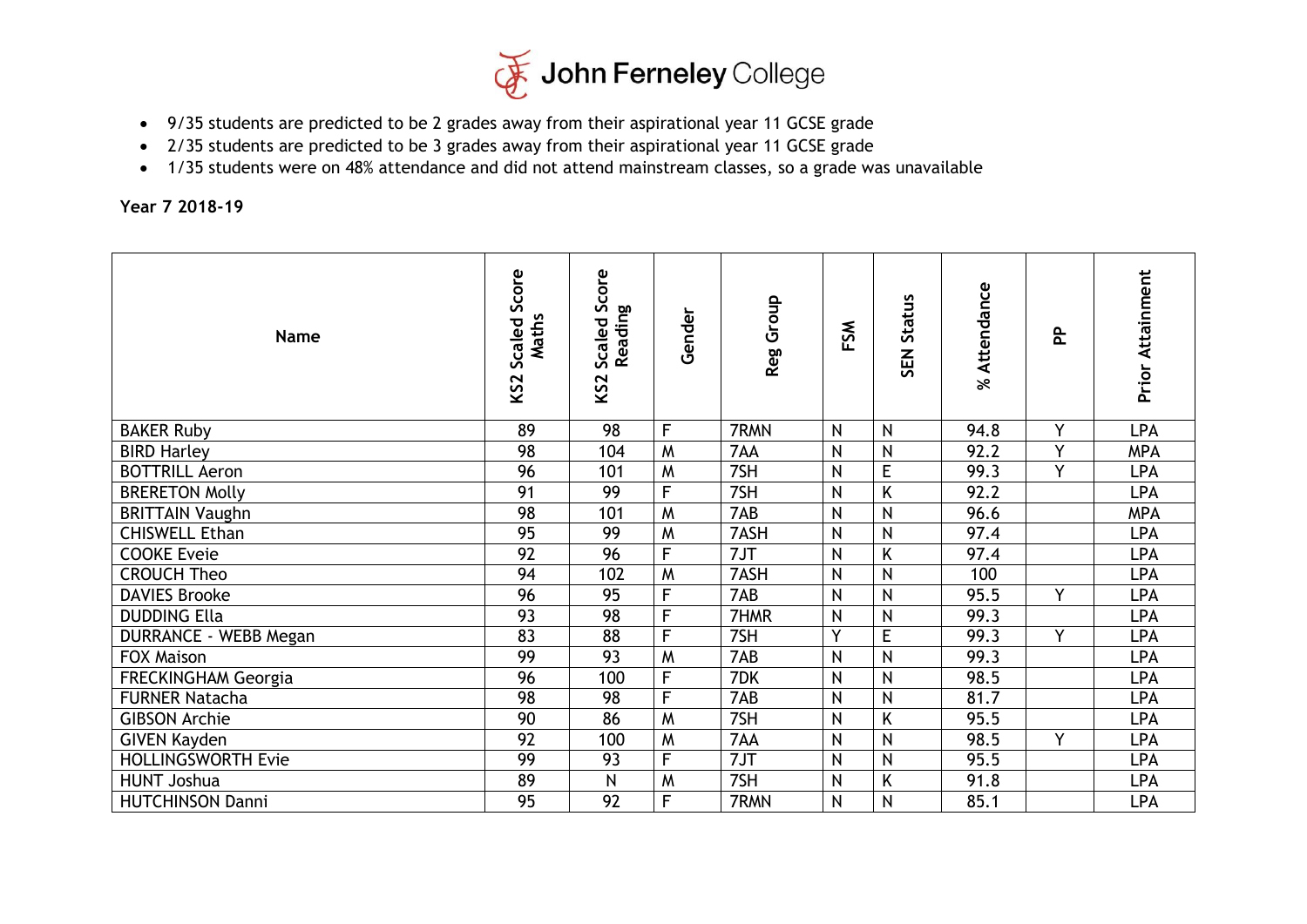

| <b>MOULD Kayla</b>      | 95 | 101 | $\mathsf{F}$ | 7JT  | N | K            | 47.8 |              | LPA        |
|-------------------------|----|-----|--------------|------|---|--------------|------|--------------|------------|
| <b>PLOWMAN Evie</b>     | 90 | 80  | F            | 7ASH | N | Κ            | 96.6 |              | LPA        |
| <b>SMITH Jack</b>       | 98 | 93  | M            | 7ASH | N | K            | 98.5 |              | LPA        |
| <b>SNEATH Zoe</b>       | 98 | 89  | F            | 7HMR | N | $\mathsf{N}$ | 97.4 |              | LPA        |
| <b>SNODIN Leighton</b>  | 96 | 93  | M            | 7JT  | N | Κ            | 97.8 |              | LPA        |
| <b>SPENCER Charlie</b>  | 99 | 95  | M            | 7AB  | N | $\mathsf{N}$ | 97   |              | LPA        |
| <b>TAYLOR Zak</b>       | 92 | 82  | M            | 7RMN | v | Κ            | 76.5 | $\checkmark$ | LPA        |
| <b>TINSLEY Max</b>      | 84 | 94  | M            | 7AA  | N | Κ            | 97.8 | $\vee$       | LPA        |
| <b>VARDY Sienna</b>     | 98 | 107 | F            | 7AB  | N | N            | 97   |              | <b>MPA</b> |
| <b>WARDLE Warren</b>    | 87 | 83  | M            | 7SH  | v | Κ            | 97.8 | $\checkmark$ | <b>LPA</b> |
| <b>WATTS Declan</b>     | 92 | 90  | M            | 7AA  |   | Κ            | 99.3 | $\checkmark$ | LPA        |
| <b>WILLIAMS Reuben</b>  | 84 | 102 | M            | 7ASH | N | Κ            | 100  |              | LPA        |
| WOODS Jake              | 84 | 80  | M            | 7SH  |   | E            | 94   | $\checkmark$ | LPA        |
| <b>WORBY Archie</b>     | 98 | 105 | M            | 7HMR | Ν |              | 97.4 | $\checkmark$ | <b>MPA</b> |
| <b>WORTHINGTON Demi</b> | 94 | 94  | F            | 7AA  | N | K            | 89.2 |              | <b>LPA</b> |
| <b>WRIGHT Daniel</b>    | 96 | 106 | M            | 7SH  | N | Κ            | 97.8 |              | <b>MPA</b> |

#### **Summary**

Reporting on predictions for year 11 GCSE grades makes it hard to track progress in the Maths groups throughout the year along with students spread over 4 different Maths groups and those groups changing teachers through the year.

For the academic year 2019-20, all year 7 CUP students will be taught by the same teacher across 2 maths groups to ensure continuity, with an adapted scheme of work to support maximum progress.

A baseline assessment will be sat each term with graduated difficulty to track progress and inform individual interventions.

#### **Review to inform next cohort for 2019-20**

We have a cohort of 31 Maths CUP students for 2019-20.

For the academic year 2019-20, all year 7 CUP students will be taught by the same teacher across 2 maths groups to ensure continuity, with an adapted scheme of work to support maximum progress.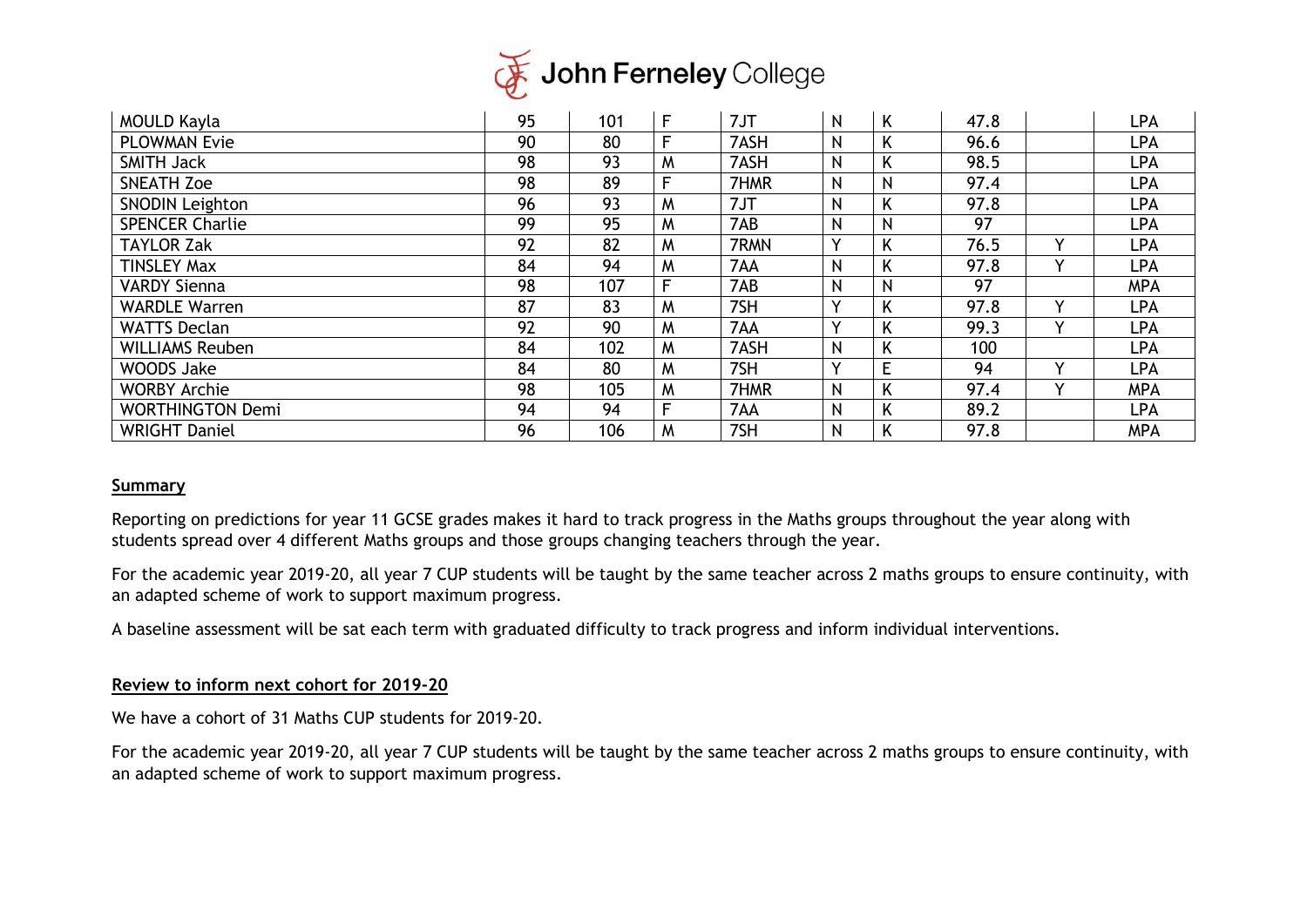

Celebration & Well Done postcards to be sent home when progress shown by students (end of term) celebrating their progress.

This year's student records used to inform next year's program of study and identify students who would benefit from a repeat session on certain topics.

Create more Student Numeracy leaders (who themselves lack confidence) to support other students and build their own confidence and self-esteem.

Work packs for students to take home and put on the JFC website.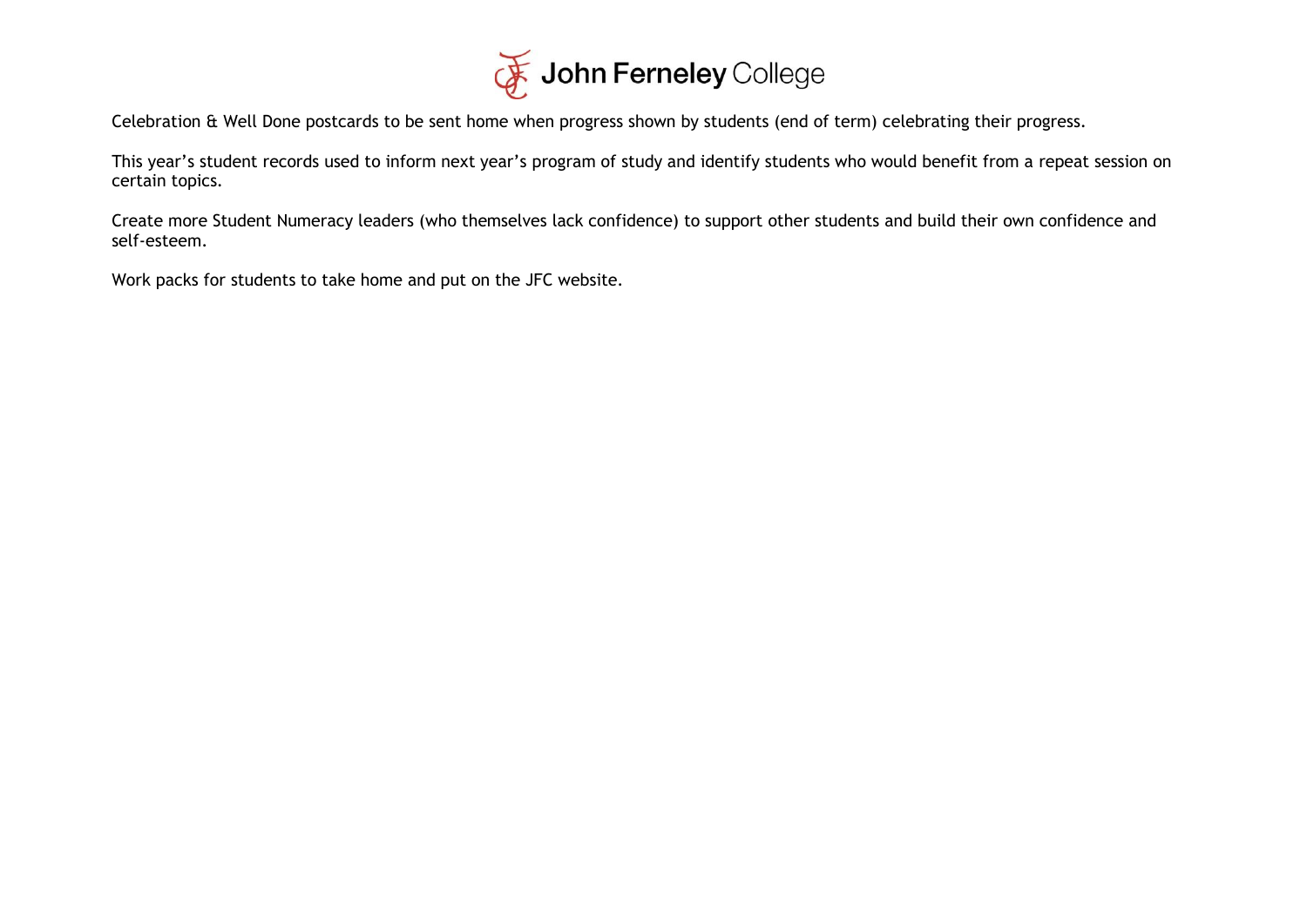

# **Numeracy Catch-Up Premium Plan 2019/20**

| <b>Action</b>                                                                                                                                                                                                                                                                                                                                                                                 | Who                          | <b>Timescale</b>                                    | Cost                                                   | Intended Impact                                                                                                                                                                                                                      |
|-----------------------------------------------------------------------------------------------------------------------------------------------------------------------------------------------------------------------------------------------------------------------------------------------------------------------------------------------------------------------------------------------|------------------------------|-----------------------------------------------------|--------------------------------------------------------|--------------------------------------------------------------------------------------------------------------------------------------------------------------------------------------------------------------------------------------|
| <b>Maths Nurture Groups:</b><br>$\geq$ 2 groups of 6/7 students to work in smaller nurture groups<br>once a week. 11 of the 13 students are Maths CUP<br>students. Students will follow a newly-devised 'live' SOW<br>based on key maths skills informed by their current<br>progress and struggles in their Maths groups. Feedback<br>from their Maths teacher to inform ongoing 'live' SOW. | TD, VH &<br><b>EM</b>        | All year                                            | £2000                                                  | Students to build confidence and accelerate<br>learning in order to make expected progress<br>during year 7 enabling them to access the<br>wider maths curriculum.                                                                   |
| LSA support during tutor time:<br>> All 31 Maths CUP year 7 students are timetabled for 1:1<br>Maths support with an LSA.<br>Topics include; times tables, telling the time, ratio $\alpha$<br>proportion.                                                                                                                                                                                    | TD &<br>Maths<br><b>LSAs</b> | All year                                            | £2000                                                  | Targeted maths work specifically to enable<br>students to access the wider maths<br>curriculum. Small group work allows for close<br>monitoring of progress.                                                                         |
| <b>Nurture Tutor Groups:</b><br>$\triangleright$ 6 of the year 7 CUP students are allocated to a nurture<br>tutor group 7DL. This tutor group is taught by an English<br>specialist<br>JFC Prefects paired up with students once a week to work<br>on specific topics identified for individuals.                                                                                             | <b>DL</b>                    | Autumn<br>term<br>throughout<br>year 7              | £1500                                                  | CUP students to receive specialist pastoral<br>support help to attain expected progress.                                                                                                                                             |
| <b>Prefect Mentors:</b><br>$\geq$ 13 CUP students who attained the lowest standardised<br>scores at KS2 (less than 35%) will be paired up with<br>prefects. Students will practice addition, subtraction,<br>multiplication and division skills for one 10 minutes<br>session per week.                                                                                                       | TD/LM                        | To<br>commence<br>January<br>throughout<br>the year | No cost                                                | To develop their 4 operation skills and<br>strategies to enable students to build<br>confidence and accelerate learning in order<br>to make expected progress during year 7<br>enabling them to access the wider Maths<br>curriculum |
| <b>Maths Teaching Groups:</b><br>$\triangleright$ All of the year 7 CUP students are taught by the same<br>Maths teacher, a Maths specialist. A baseline test is sat<br>during September and repeated each term to track<br>progress.                                                                                                                                                         | TD                           | All year                                            | Approx<br>$E200 -$<br>kinetic<br>learning<br>resources | Students to be taught from a personalised<br>SOW aimed at building their Maths skills and<br>understanding in order to make expected<br>progress during year 7.                                                                      |